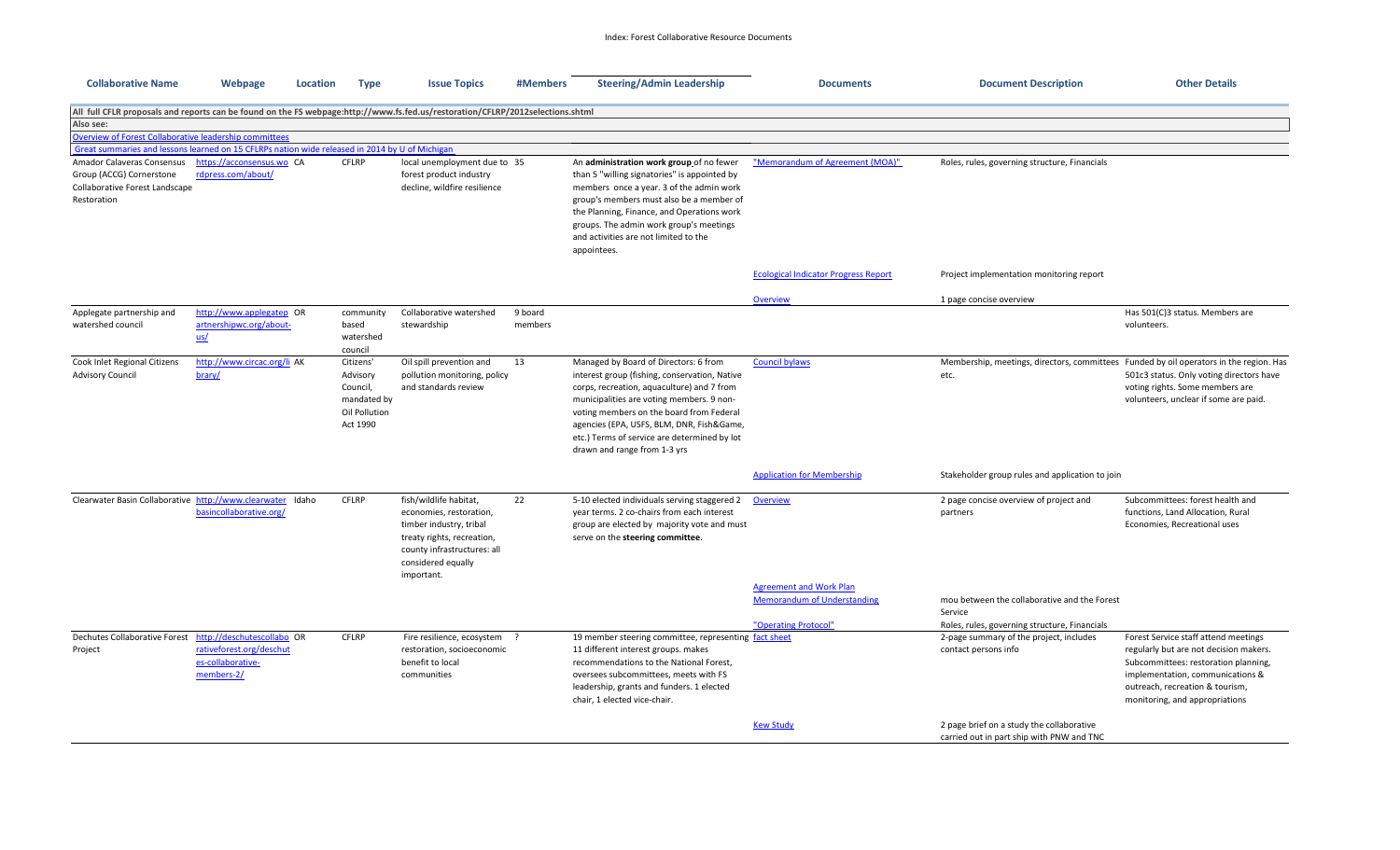| Dinkey Landscape Restoration http://www.fs.usda.gov CA-Sierras CFLRP<br>Project | /detailfull/sierra/landm<br>anagement/planning/?c<br>id=stelprdb5389588&wi<br>dth=full |                                                         |              | Ecosystem and fire<br>resilience, restoration                                                                                              | $\cdot$ | Steering committee: 2-5 members<br>representing diff interests, plus FS Program<br>Manager and Facilitator. Can send alternates,<br>but not repeatedly.                                                                                                                             | Project planning and implementation                                  | Full documentation of project processes                                                                                                        |
|---------------------------------------------------------------------------------|----------------------------------------------------------------------------------------|---------------------------------------------------------|--------------|--------------------------------------------------------------------------------------------------------------------------------------------|---------|-------------------------------------------------------------------------------------------------------------------------------------------------------------------------------------------------------------------------------------------------------------------------------------|----------------------------------------------------------------------|------------------------------------------------------------------------------------------------------------------------------------------------|
|                                                                                 |                                                                                        |                                                         |              |                                                                                                                                            |         |                                                                                                                                                                                                                                                                                     | Charter                                                              | very detailed, charge and deliverables,<br>membership, responsibilities, organization and<br>decision making structure, process<br>agreements. |
| Four Forest Restoration<br>Initiative (4FRI)                                    | http://www.4fri.org/do AZ-<br>cuments.html                                             | Coconino,<br>Kaibab,<br>Tonto,<br>Apache-<br>Sitgreaves | <b>CFLRP</b> | Forest restoration, Fire<br>resilience                                                                                                     | $\cdot$ | 2 yr steering committee terms, with<br>committee officers of voluntary appointment<br>and 2 co-chairs who serve for 6 months                                                                                                                                                        | Charter                                                              | Roles, rules, governing structure, Financials                                                                                                  |
|                                                                                 |                                                                                        |                                                         |              |                                                                                                                                            |         |                                                                                                                                                                                                                                                                                     | The Path Forward<br><b>MOU</b>                                       | 5 page mission statement<br>Memorandum of Understanding between                                                                                |
| Payette forest coalition<br>(Weiser-little Salmon<br>Headwaters)                | www.payetteforestcoali ID<br>tion.org                                                  |                                                         | <b>CFLRP</b> | landscape scale restoration: 15<br>Wildlife, Wildfire,<br>Watershed Health, Access<br>and Recreation, and<br><b>Restoration Economics.</b> |         | 9 Steering Team members. Advisory<br>members of the Steering Team are non-<br>voting members and comprise of 2 contract<br>staff and 3 Forest Service line Officers. 4<br>voting members selected via nomination and<br>majority vote. Nominations are posted on a<br>Forum Thread. | <b>Organizational Structure</b>                                      | group and USFS<br>nomination and election of steering team,<br>organization of coalition                                                       |
|                                                                                 |                                                                                        |                                                         |              |                                                                                                                                            |         |                                                                                                                                                                                                                                                                                     | <b>Decision Process</b>                                              | 1 page flow chart describing decision making<br>process                                                                                        |
|                                                                                 |                                                                                        |                                                         |              |                                                                                                                                            |         |                                                                                                                                                                                                                                                                                     | <b>Business Process for monitoring Restoration</b><br><b>Actions</b> | 2 page diagram describing the implementation<br>and effectiveness monitoring process.                                                          |
|                                                                                 |                                                                                        |                                                         |              |                                                                                                                                            |         |                                                                                                                                                                                                                                                                                     | Interview summary with former participants                           | 3.5 page document of effort to understand<br>why members dropped out of collation, and<br>suggestions on how to expand participation.          |
| Southwestern Crown<br>Collaborative                                             | www.swcrown.org                                                                        | MT, ID                                                  | CFLRP        | Restoration, fire resilience, 24<br>with local economy<br>development aspect                                                               |         | all 5 executive committee members are<br>elected on 2 year staggering terms by<br>consensus or quorum: of those, 2 are elected<br>to be co-chair members. 1 co-chair is FS<br>employee, the other is not.                                                                           | Charter                                                              | SW Crown Collaborative Charter: roles, rules,<br>governing structure                                                                           |
|                                                                                 |                                                                                        |                                                         |              |                                                                                                                                            |         |                                                                                                                                                                                                                                                                                     | Conflict of interest policy agreement                                | 1 page agreement to disclose of conflict of<br>interests                                                                                       |
|                                                                                 |                                                                                        |                                                         |              |                                                                                                                                            |         |                                                                                                                                                                                                                                                                                     | <b>Monitoring Committee Charter</b>                                  | Charter for a subcommittee of the<br>collaborative                                                                                             |
|                                                                                 |                                                                                        |                                                         |              |                                                                                                                                            |         |                                                                                                                                                                                                                                                                                     | <b>Prioritization Committee Charter</b>                              | Charter for a subcommittee of the<br>collaborative                                                                                             |
| Zuni Mountain Landscape<br>Collaborative                                        | http://www.forestguild.<br>org/cibola-cflrp                                            |                                                         | <b>CFLRP</b> | fire resilience, bluehead<br>sucker conservation, local<br>economy (mkt creation for<br>small diameter wood<br>products)                   | -2      | Core Team of 5-10 ppl provides<br>administrative guidance. 2 co-chairs are<br>elected on majority vote to lead on staggered<br>5 yr terms.                                                                                                                                          | <b>Draft Charter and Operation Protocols</b>                         |                                                                                                                                                |
|                                                                                 |                                                                                        |                                                         |              |                                                                                                                                            |         |                                                                                                                                                                                                                                                                                     | briefing paper                                                       | 2-page summary of the project                                                                                                                  |